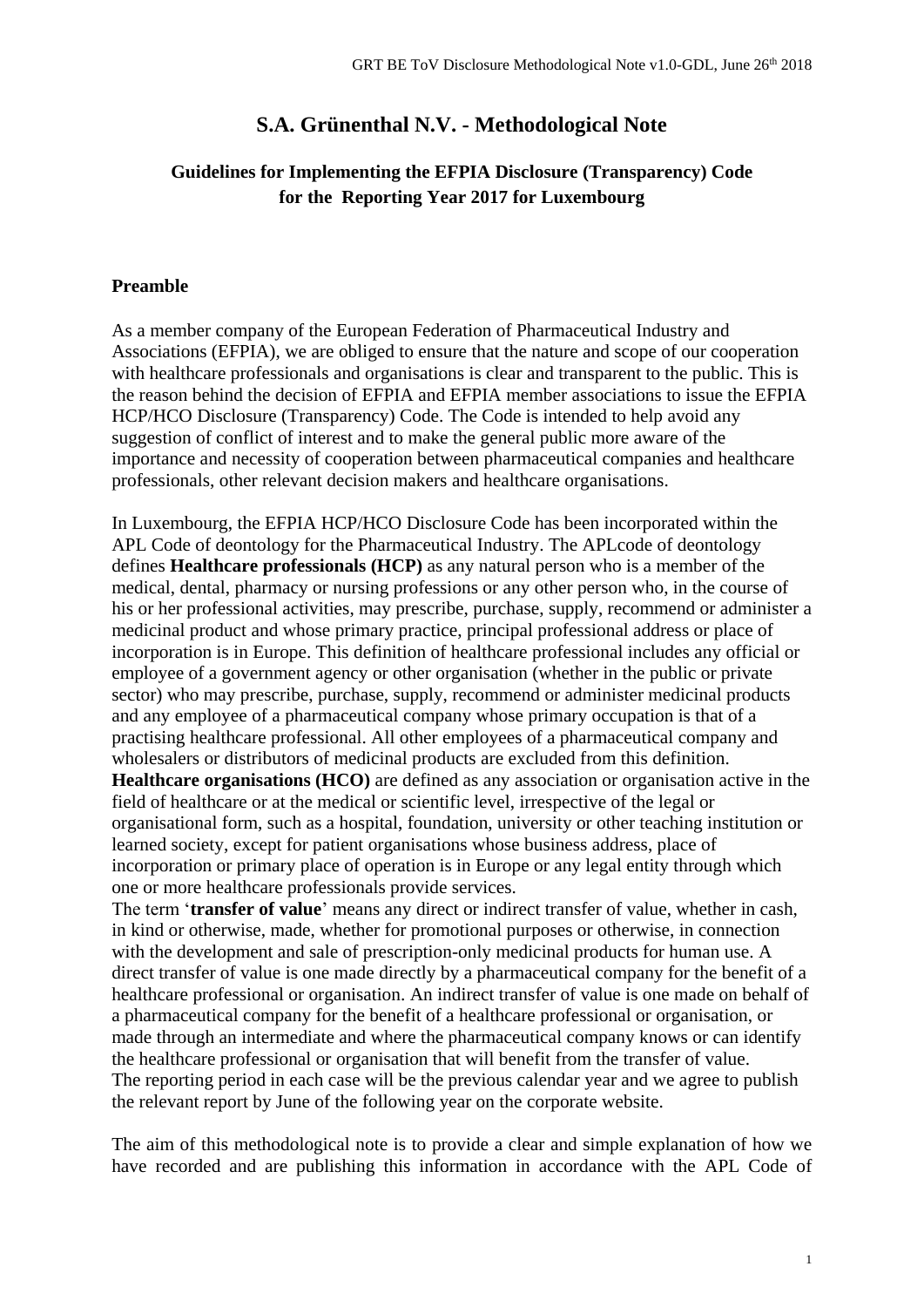deontology and to thereby provide a basic framework for interpreting our report. In particular, we would like to outline the underlying methodology we have applied and explain specific issues as to how this applies to our published information. In the event of any doubt over whether the details of any specific ToV need to be published, we have assumed in the interests of transparency that such details should be published. We have only refrained from publishing the details of those ToV where this is clearly not required under the APL Code of deontology.

This guideline is structured as follows: Each question is followed by an explanation and/or an example scenario and specific details of how we have complied with the requirements set out in the APLCode of deontology.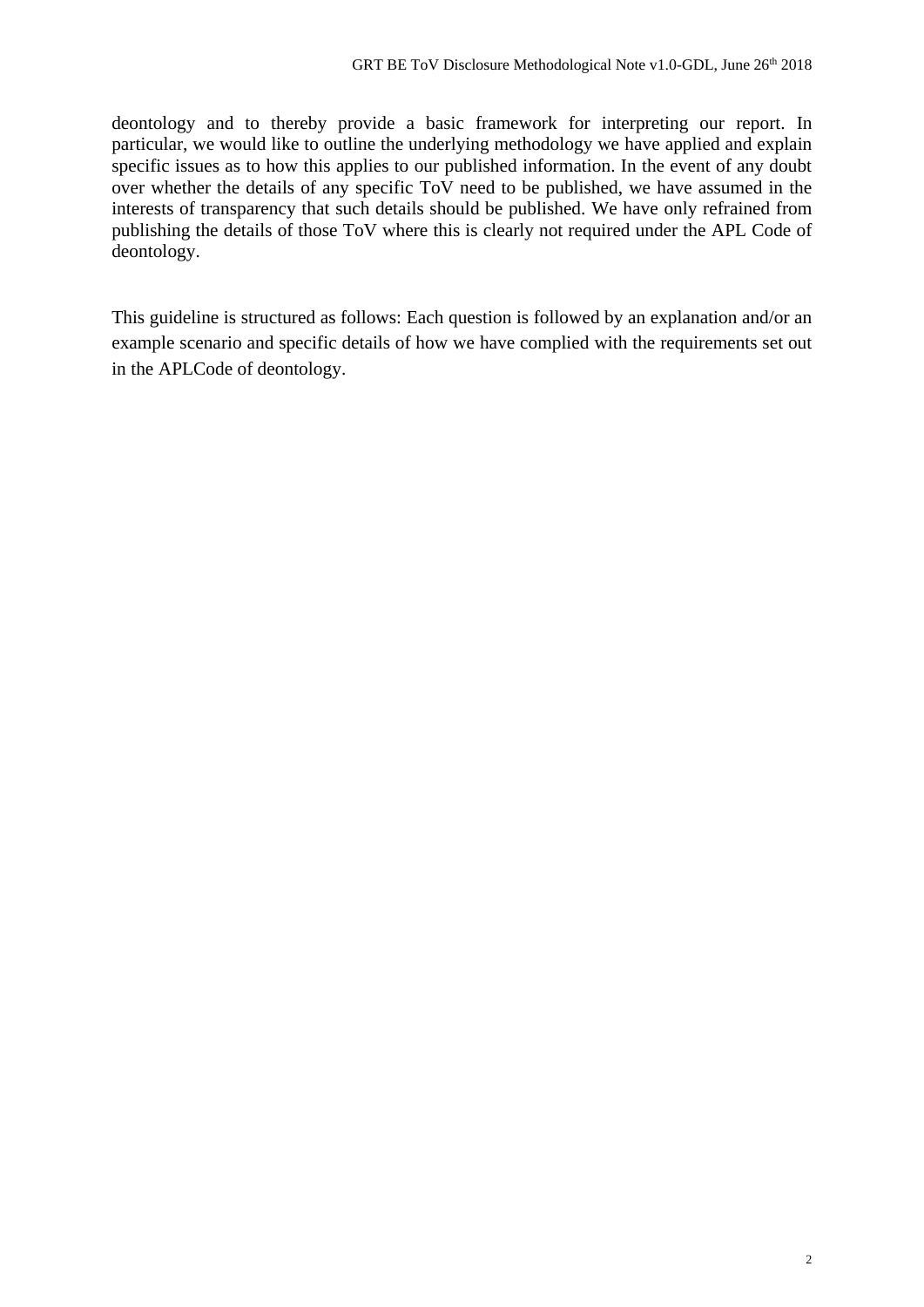# **CONTENTS**

| 1.               |                                                                                  |
|------------------|----------------------------------------------------------------------------------|
| 2.               |                                                                                  |
| 3.               |                                                                                  |
| 4.               |                                                                                  |
|                  |                                                                                  |
| 1.               |                                                                                  |
| 2.               |                                                                                  |
| 3.               |                                                                                  |
| $\overline{4}$ . | ToV for product groups which do not solely comprise prescription-only            |
| 5.               |                                                                                  |
| 6.               | Publication of ToV relating to contractual arrangements lasting several years  9 |
| 7.               | Sponsoring payments made to more than one organisation10                         |
| 8.               |                                                                                  |
| 9.               | Recording of ToV granted to universities and other educational establishments11  |
| 10.              |                                                                                  |
| 11.              |                                                                                  |
| 12.              |                                                                                  |
| 13.              |                                                                                  |
|                  |                                                                                  |
| 1.               |                                                                                  |
| 2.               |                                                                                  |
| 3.               |                                                                                  |
| 4.               | Continuous professional development events - registration fees 14                |
| 5.               | Continuous professional development events – travel and accommodation costs      |
| 6.               | Continuous professional development events – organisation by an events agency    |
| 7.               | Continuous professional development events – costs for internal events 15        |
| 8.               |                                                                                  |
| 9.               | Service and consultancy fees - reimbursement of expenses16                       |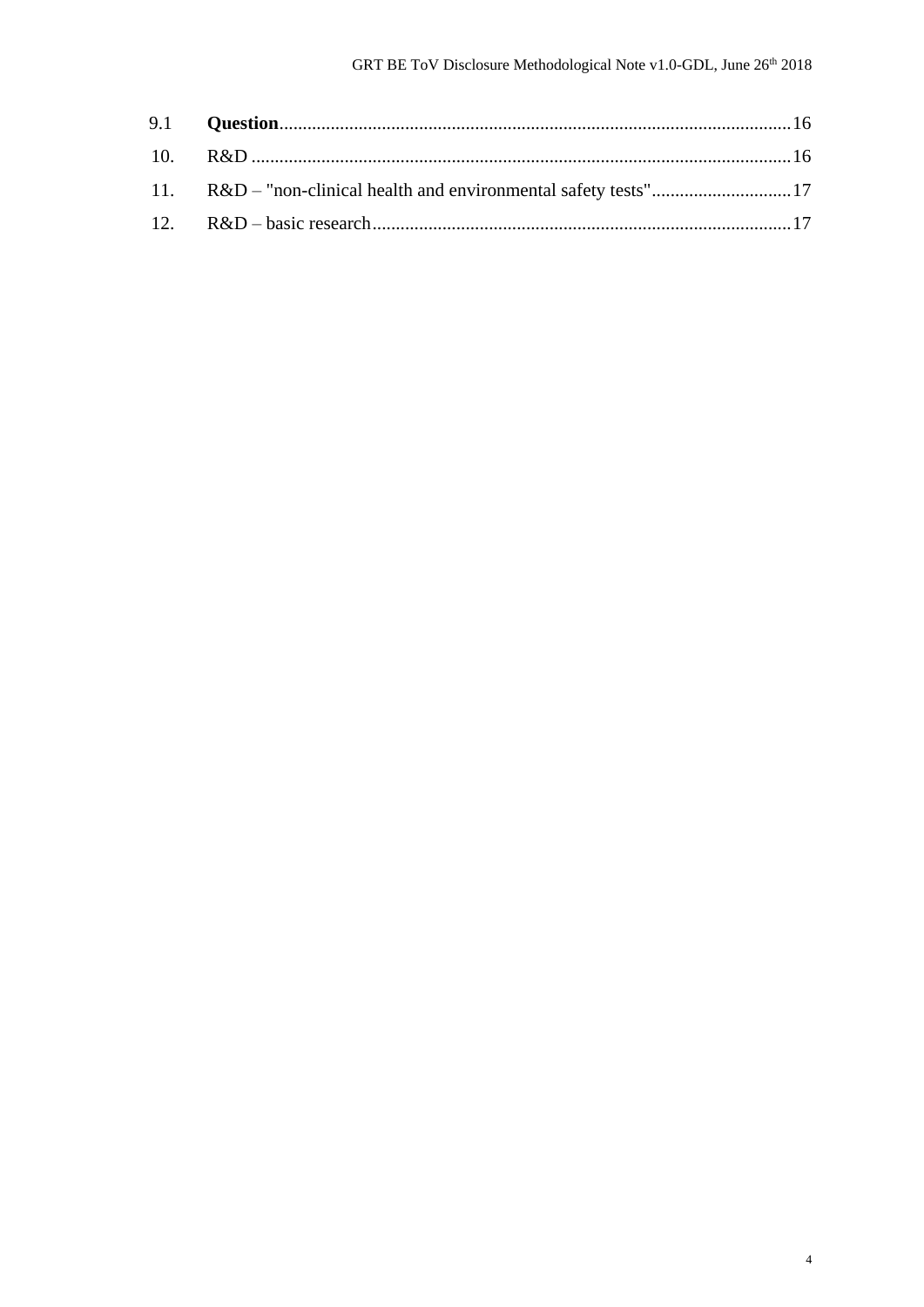### <span id="page-4-0"></span>**I. DATA PROTECTION**

#### <span id="page-4-1"></span>1. **Consent to publish information**

#### 1.1 **Question**

*How important is the permission from the healthcare professionals or organisations concerned in terms of publishing the information?*

### 1.2 **Legal background**

Every individual person is entitled by law to protection of data relating to them. This basic right covers the recording, processing and dissemination of any personal information, whereby any of these shall require the specific consent of the person affected. There are strict requirements for any such consent – it must be explicit, it needs to be visually highlighted in any contractual texts or similar documents and must be clearly and transparently worded. Data protection legislation does not apply to organisations therefore consent to disclose has not been obtained from healthcare organisations.

#### 1.3 **Our approach**

We require all healthcare professionals to indicate their consent for us to publish details of any ToV they receive from us within written contracts with the individuals. If consent is denied, we publish the total value of the ToV without specifying the name of the recipient as part of an aggregate disclosure. If a HCP's consent is revoked when the HCP provided legitimate consent for publication and comes back on it we will stop disclosing the relevant ToV on an individual basis going forward but information that was already disclosed on the platform will in principle not be amended or restated. However any information that was not yet disclosed on the platform will as from the revocation of the consent no longer be publicly disclosed on an individual basis. Any adjustments to the report will only be made beginning of October when the first update of the data takes place.

#### <span id="page-4-2"></span>2. **Partial consent**

#### 2.1 **Question**

*When a healthcare professional only agrees to publication of some of the relevant information, despite our efforts to obtain full consent, what is reported?*

## 2.2 **Example**

This situation may arise, for instance, where the healthcare professional agrees to the publication of details of having received funding to attend a professional congress or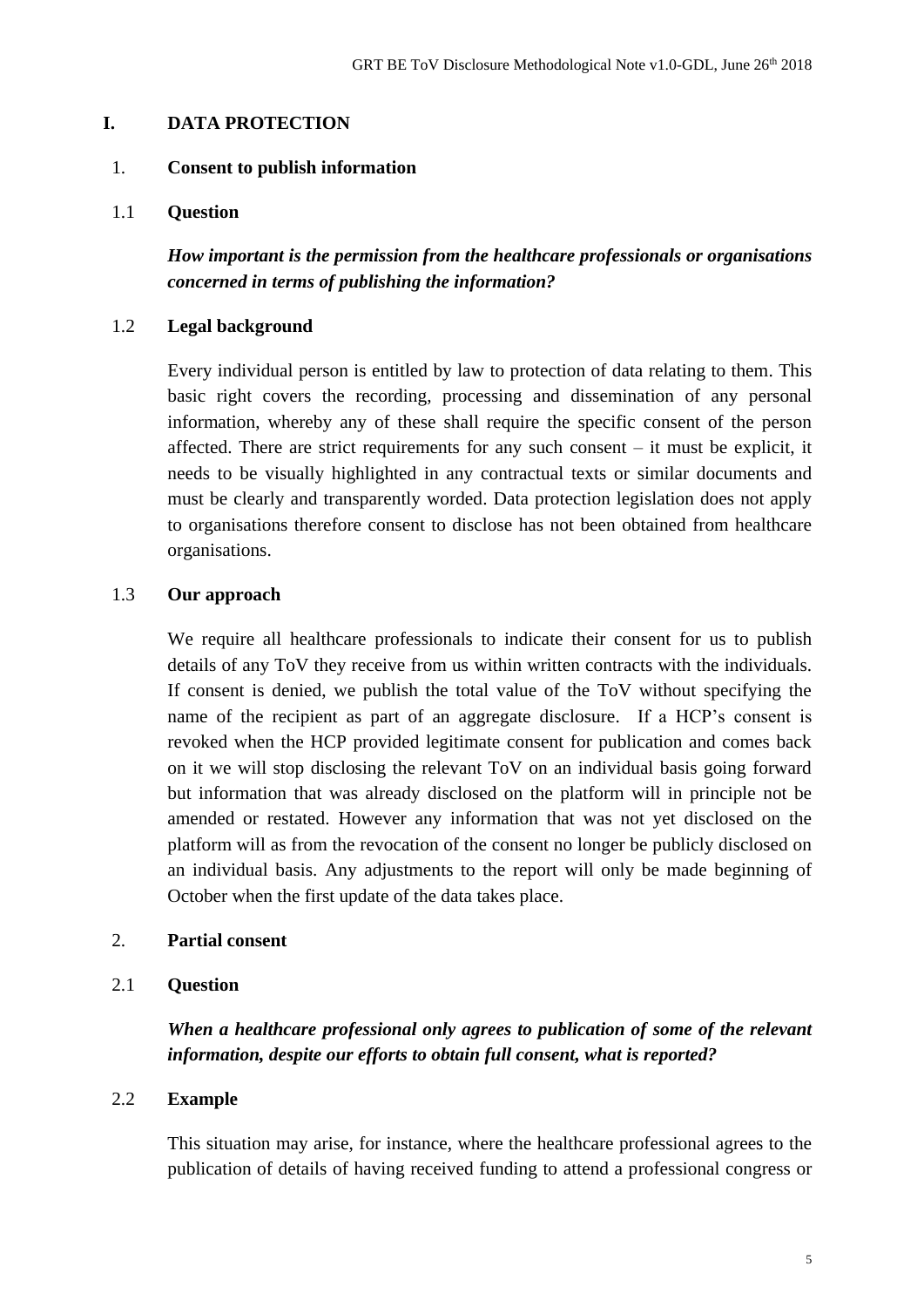seminar, but does not agree to the publication of the travel and accommodation costs associated with the trip. Another potential example is where the person concerned agrees to the publication of the expenses paid in connection with attending such an event, but not to the publication of any associated consultancy fee.

## 2.3 **Our approach**

Grünenthal N.V/S.A. decided to collect consent per individual and not per activity. This means that no partial consent to publication is possible. Each consent is applicable for all activities performed during 2017 and paid in 2017. If no consent is given, ToV are published under the aggregate disclosure.

For international activities with cross-border transactions we will respect the consent decision given per specific activity, even if the consent status for local activities is different.

## <span id="page-5-0"></span>3. **Declaration of consent**

## 3.1 **Question**

## *What sort of declaration of consent is our data processing based on?*

## 3.2 **Our approach**

All Luxembourg HCPs who receive a ToV from Grünenthal are requested to provide consent to disclose details of the ToV they received from us within a specific time frame (known as "consent per individual"). This is done as part of a written agreement that both parties agree to. This means that they provide consent to publicly disclose all ToVs made within a specific time frame which is specified in the written agreement.

## <span id="page-5-1"></span>4. **Duration of publication**

## 4.1 **Question**

## *For how long will the information be available on the corporate website?*

## 4.2 **Approach**

The APL code of deontology stipulates that disclosure information must remain in the public domain for a period of at least 3 years from the time of disclosure. If needed, the data will be updated on specific time frames.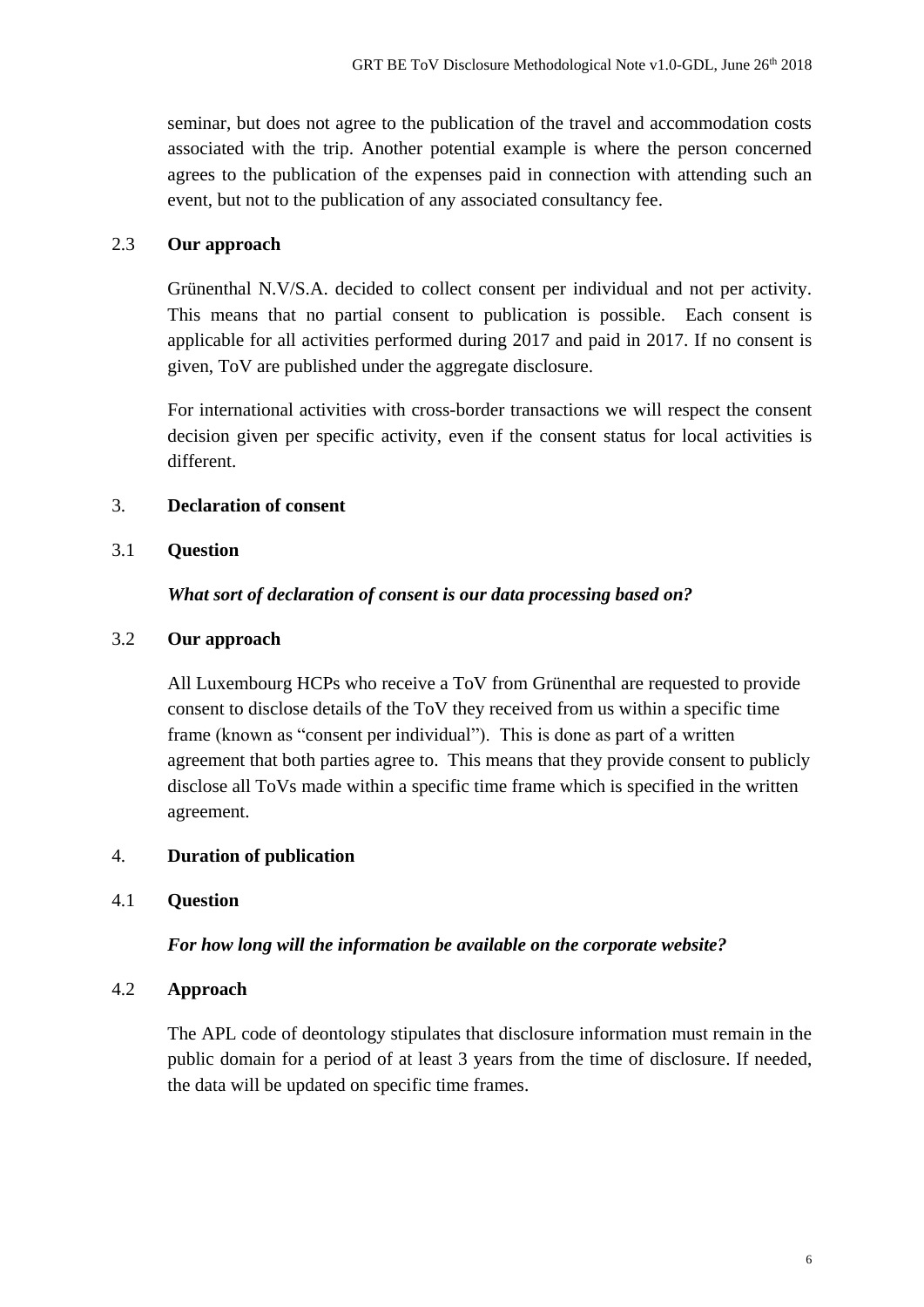#### <span id="page-6-0"></span>**II. GENERAL QUESTIONS**

#### <span id="page-6-1"></span>1. **Cross-border issues**

1.1 **Questions**

*When we provide ToVs to a healthcare professional or organisation based in another European state, how is this reported?*

### 1.2 **Examples**

A cross-border situation exists when the pecuniary ToV is granted in a country other than the country in which the healthcare professional or organisation is based, has their practice or main office. This sort of situation includes those cases where we, as a subsidiary of the Grünenthal Group based in Belgium commission a consultancy agreement with a doctor based in Italy.

## 1.3 **Our approach**

Any pecuniary ToV which is granted to healthcare professionals or organisations based in another *European member state* in our capacity as a Belgian subsidiary of the Grünenthal Group is published by the affiliated company based in that country. In the example given above, this would be the Italian affiliate. In the event that we do not have a local affiliate in the country where a recipient healthcare professional is based, we will publish the information on Grünenthal's international website (www.transparency.grunenthal.com).

The Grünenthal Group will publish the information of any country where there is no affiliate.

## <span id="page-6-2"></span>2. **Publication of ToV granted in a foreign currency**

#### 2.1 **Question**

*What do we do when the ToV is granted in any currency other than euros?*

#### 2.2 **Example**

A doctor based in Luxembourg receives funding from Grünenthal to take part in a healthcare convention in the US and the attendance fee is paid in US dollars.

## 2.3 **Our approach**

All ToV specified in our report is published in the denomination of the local currency of the respective country. If the original payment was not made in local currency, we convert the amount using the average exchange for the month in which the ToV was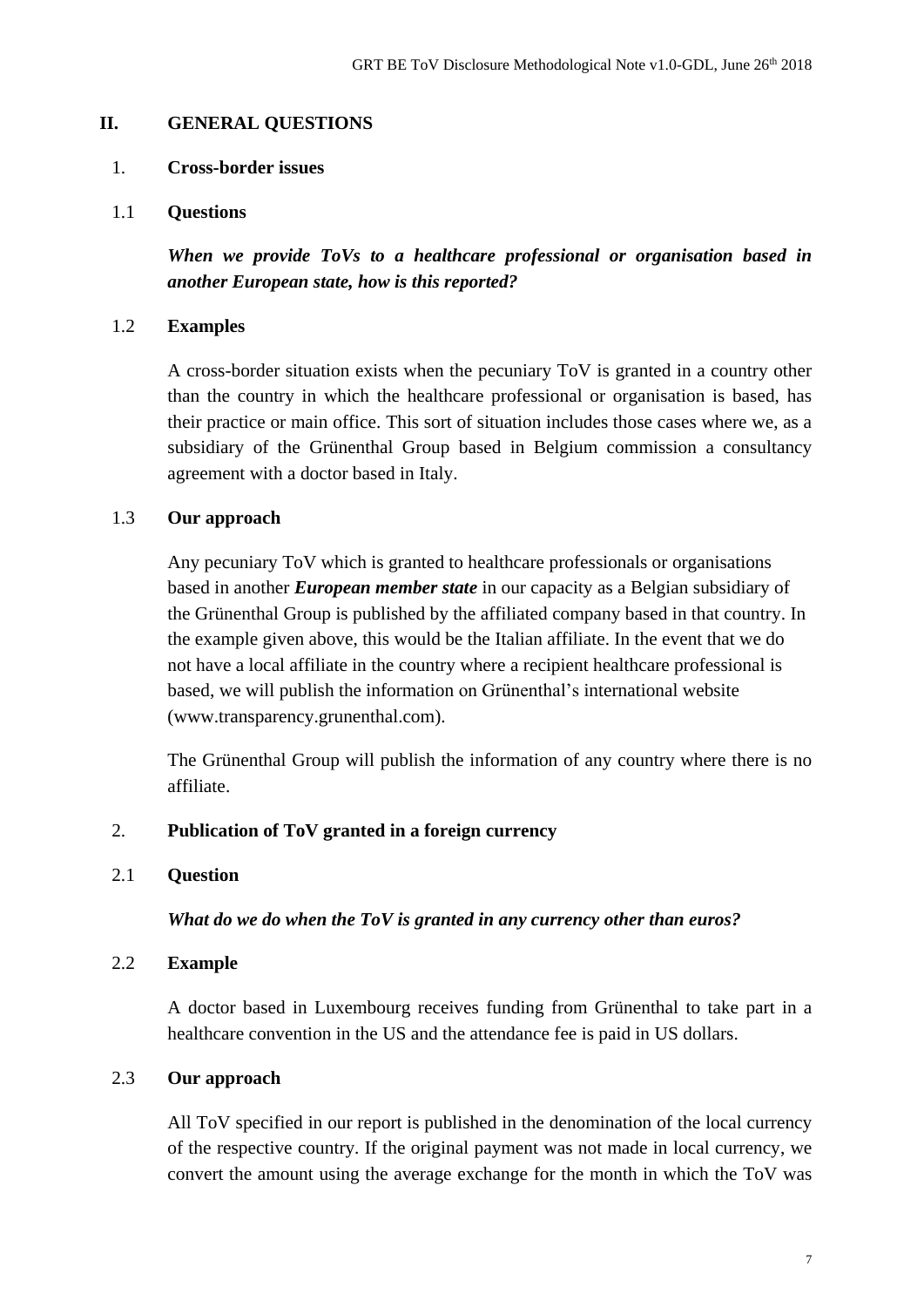paid (applicable for grants and donations as well as fees) or for the month when the meeting was held (related costs that means registration, travel and accommodation costs).

## <span id="page-7-0"></span>3. **VAT**

## 3.1 **Question**

## *Do the figures we publish indicate VAT?*

## 3.2 **Background**

The EFPIA Disclosure Code permits publication of gross or net figures (i.e. including or excluding VAT).

## 3.3 **Our approach**

We publish the ToV paid as net amounts, i.e. excluding VAT.

## <span id="page-7-1"></span>4. **ToV for product groups which do not solely comprise prescription-only medicines, how is this reported?**

## 4.1 **Question**

*What will we do if the ToV relate to a group of products which does not solely comprise prescription-only medecines?*

## 4.2 **Background**

Under the APL code of deontology, ToV only have to be disclosed when made in connection with prescription-only medicines. In practice, however, such ToV may relate to a group of products made up of a combination of prescription-only and nonprescription medicines and other products.

## 4.3 **Our approach**

As a Grünenthal affiliate who delivers non-prescription products as well as prescription-only products we will adopt an overall procedure for all our products and publish all ToV in the appropriate category even if a particular ToV is only related to a non-prescription product.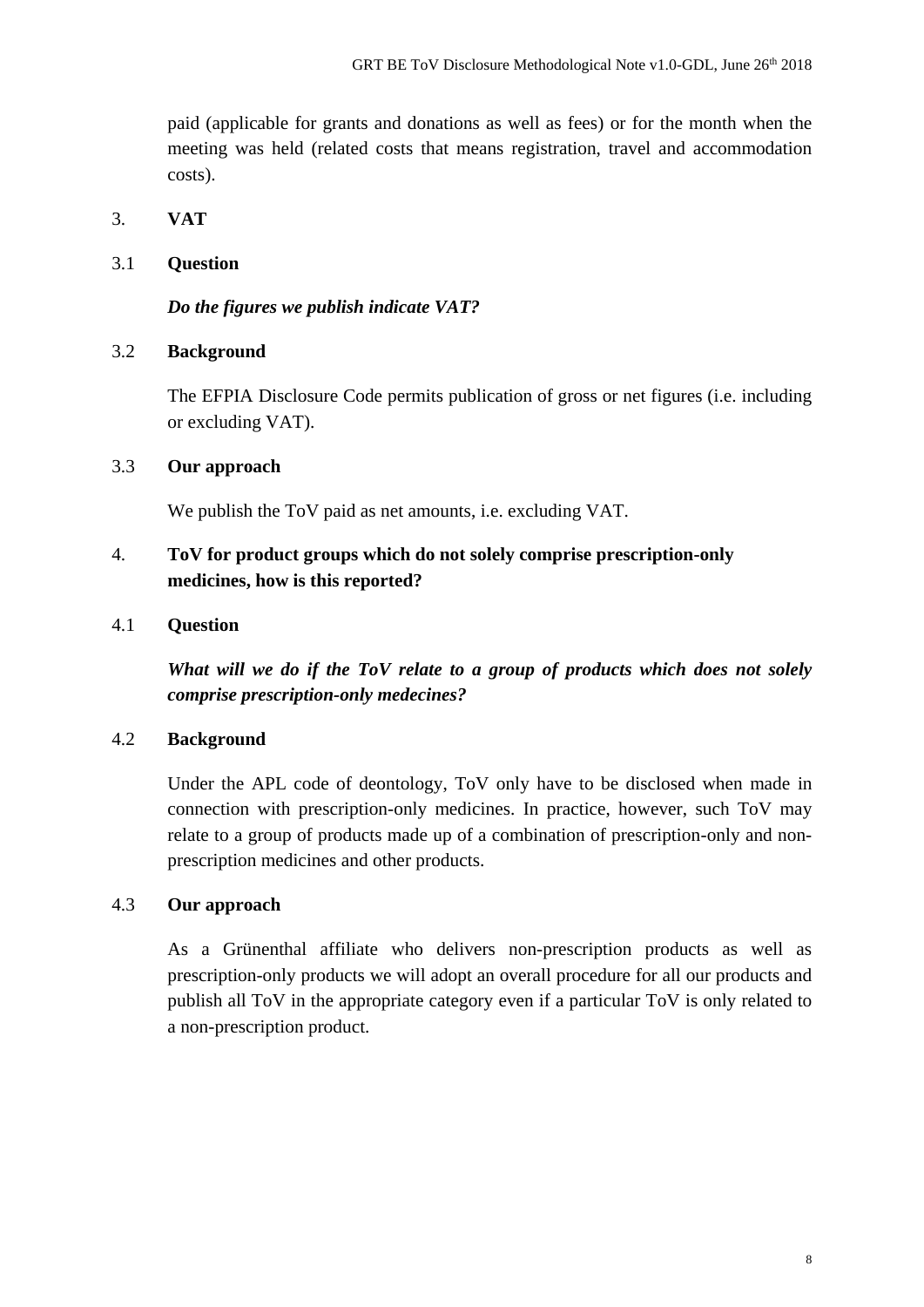## <span id="page-8-0"></span>5. **Reporting period**

## 5.1 **Question**

*If more than one reporting period is applicable in association with a TOV, how is this reported?*

## 5.2 **Example**

This situation may arise in the event that a healthcare professional agrees during one reporting period to appear as a guest speaker at an event, but this event then actually takes place in the following reporting period. Another potential example is where a ToV is granted in one reporting period, but relates to an event taking place in the next or previous reporting period.

#### 5.3 **Our approach**

We publish ToV in according to the reporting period in which the ToV was actually granted / financially processed to the healthcare professional. All paid amounts related to grants and donations, fees and meeting related costs (registration, travel and accommodation also in connection with a fee) are reported according to the year of the actual payment (even if this differs to the year in which the activity took place).

If for any reason our internal accounting practices should change, we remain committed to ensuring all TOVs subject to publication are disclosed.

## <span id="page-8-1"></span>6. **Publication of ToV relating to contractual arrangements lasting several years**

## 6.1 **Question**

*When a ToV is made in relation to a contract stretching over several years, how is this reported?*

#### 6.2 **Example**

This situation may arise, for example, in the event that we engage in a consultancy agreement with a doctor which has a term from 1 July 2017 to 31 December 2018 and which attracts a total consultancy fee of EUR 3,500.

## 6.3 **Our approach**

In any such case, the respective milestone payments are reported for the year of the actual payment(s).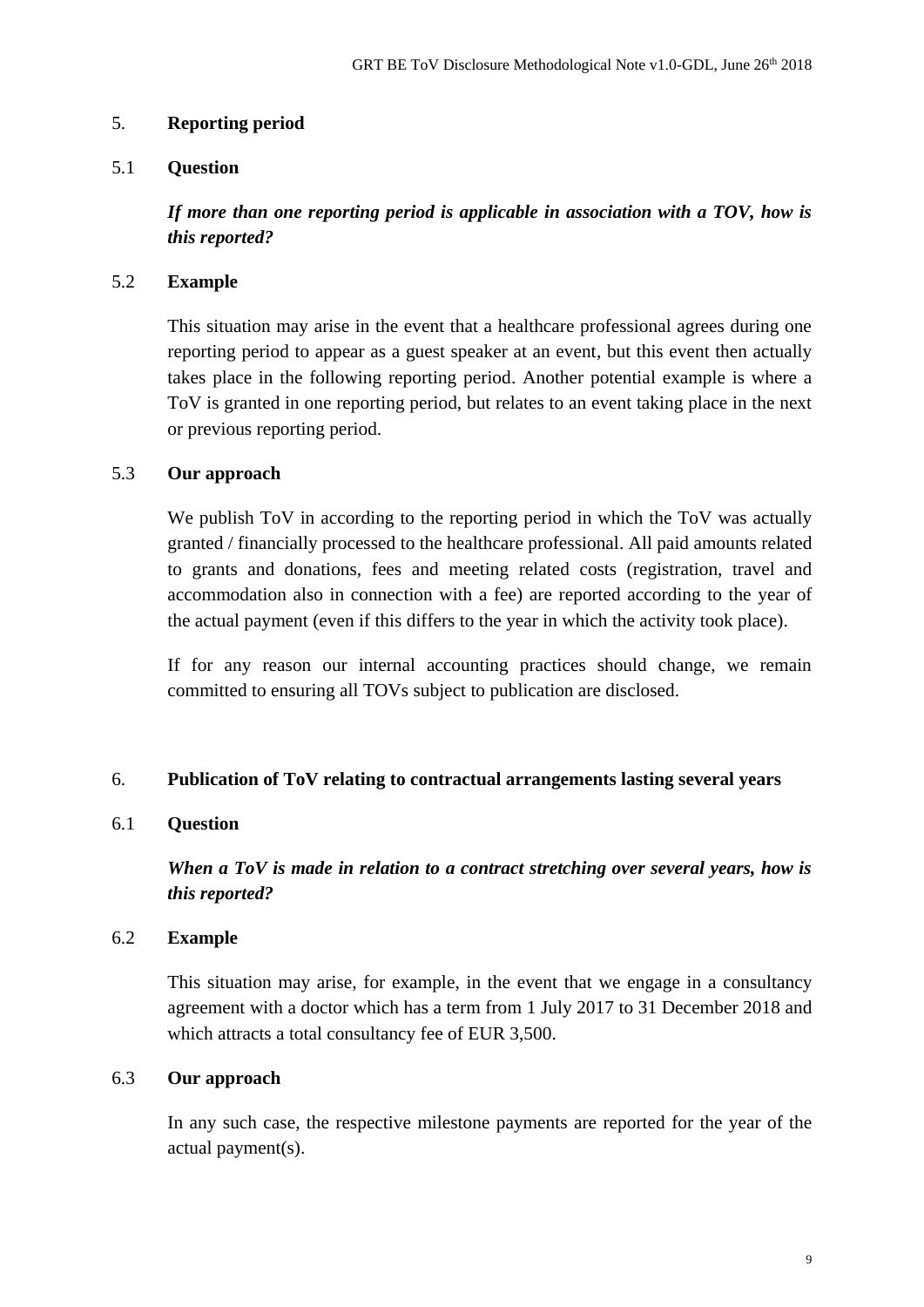### <span id="page-9-0"></span>7. **Sponsoring payments made to more than one organisation**

## 7.1 **Question**

*When we have a sponsoring agreement with several healthcare organisations, how is this reported?*

## 7.2 **Our approach**

Generally, we publish details ToVs on an individual basis in accordance with the APL Code of deontology. If an individual ToV can be allocated *pro rata* to the known organisations, these shares are published under the name of the respective organisation.

If such an allocation is not possible, an assumption is made that each organisation receives an equal share and we publish this accordingly.

## <span id="page-9-1"></span>8. **ToV to contract research organisations (CROs)**

## 8.1 **Question**

*In the event of a ToV being granted to a contract research organisation (CRO), how is this reported?*

## 8.2 **Background**

Contract / clinical research organisations are research organisations that provide clinical study planning and execution services to companies in the pharmaceutical sector in return for payment.

## 8.3 **Our approach**

Generally, we do not publish details of any ToV granted to any CROs whose services we retain. The exceptions are those cases where:

- the CRO is comprised of healthcare professionals or has links to a medical institution (like a university hospital or a publicly-run organisation). In such case, the CRO is considered to be an organisation and details of any ToV granted to it will be published by us individually in accordance with the general regulations.
- the CRO is used to indirectly grant ToV to healthcare professionals ("passthrough costs"). In such case, we will publish the individual details of each of these ToV, indicating the relevant healthcare professional in each case.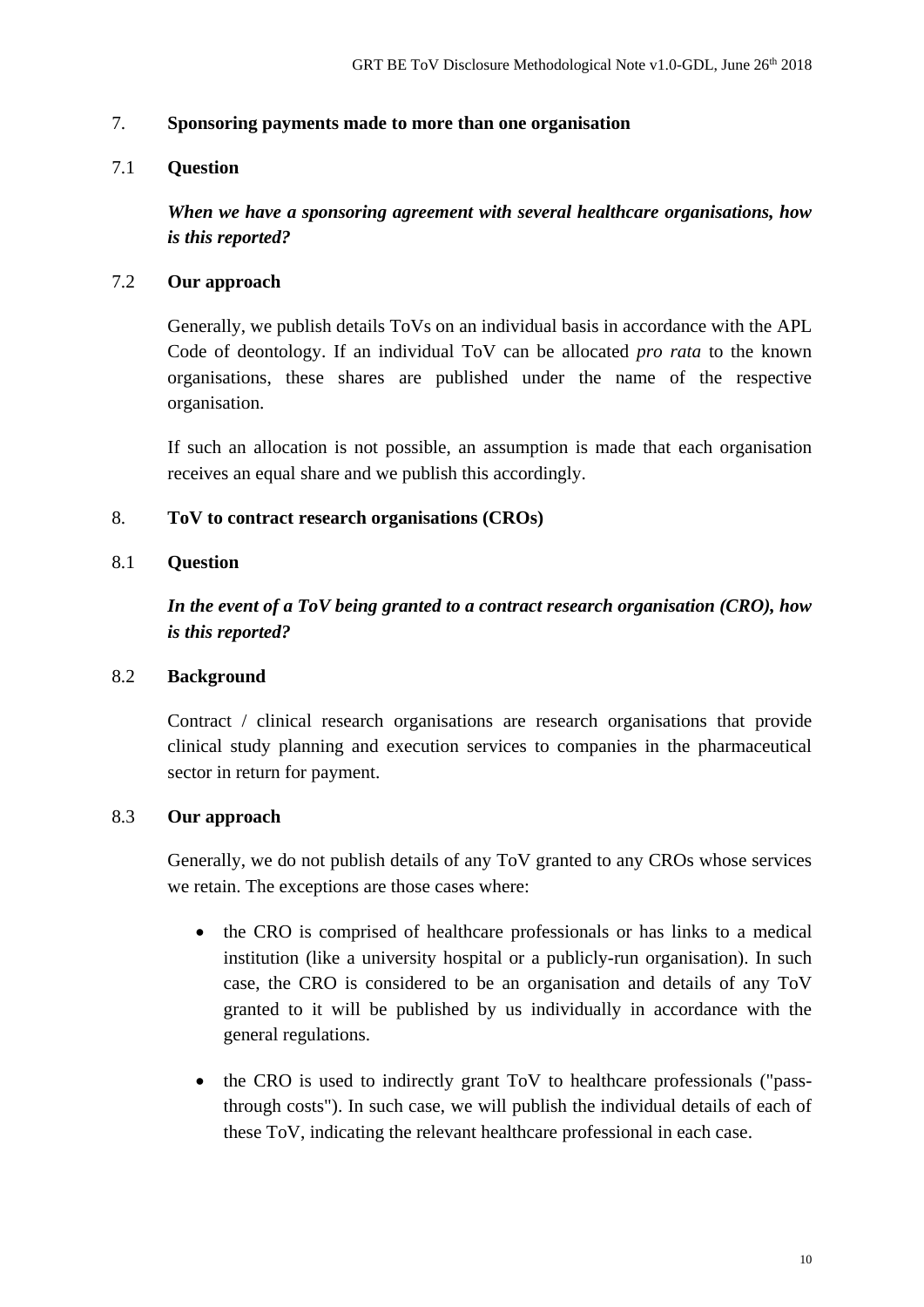#### <span id="page-10-0"></span>9. **Recording of ToV granted to universities and other educational establishments**

## 9.1 **Question**

*If ToVs are granted to universities and other educational establishments, how are these reported?*

## 9.2 **Our approach**

Generally speaking, any ToV we may grant to universities and other educational establishments are not covered by the APL Code of deontology. We will only publish details of such ToV in the event that they indirectly find their way to a healthcare organisation, such as a university hospital, or one or more healthcare professionals. In such cases, we publish the details of each of those ToV under the name of the university or other educational establishment to which they were granted unless the healthcare professionals who deliver the actual service for the University or educational establishment are known and have given consent for individual publication, in this case the ToV will be published under the name of the concerned healthcare professional.

## <span id="page-10-1"></span>10. **Indirect payment of ToV to healthcare professionals**

### 10.1 **Question**

*If ToVs are paid to healthcare professionals indirectly via third parties, how are these reported?*

## 10.2 **Example**

When an agreement is signed with a particular HCP to perform services for Grünenthal but the invoice related to this service is paid to a HCO e.g a hospital where HCP is employed.

## 10.3 **Our approach**

In the event that we are aware that ToV granted by us to a third party have been passed on to healthcare professionals, or those persons have benefitted from such, we will generally publish the details of each of those ToV under the name of the relevant healthcare professional if the healthcare professional has granted consent for individual publication. If the HCP has not given consent for individual disclosure, we disclose under the name of the HCO who is the first entity in the chain that is subject to the disclosure obligations.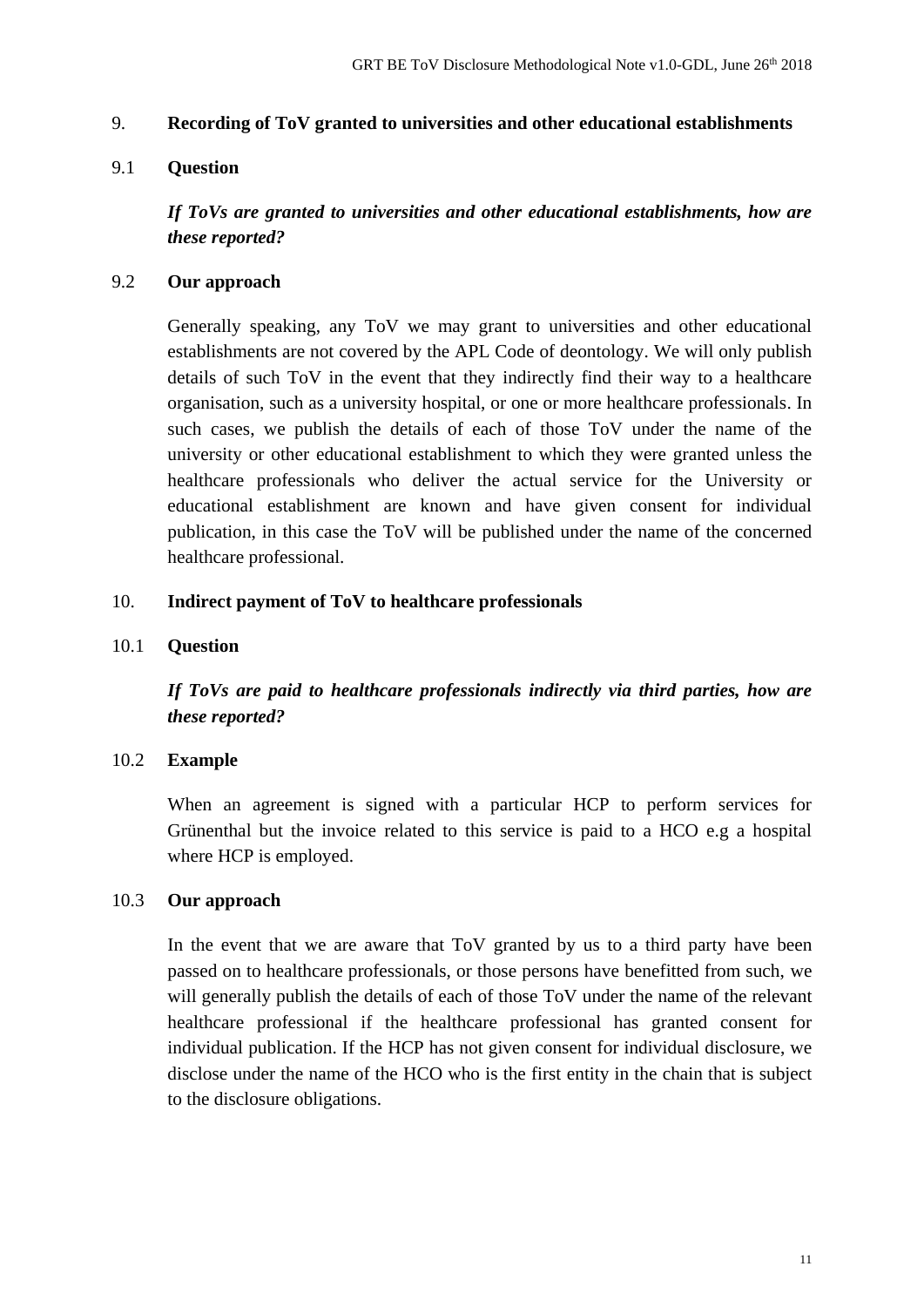#### <span id="page-11-0"></span>11. **Transport costs for joint transportation**

## 11.1 **Question**

*When there are transport costs for the transportation of groups of healthcare professionals, how are these reported?*

### 11.2 **Background**

It is not necessary under the EFPIA Disclosure Code to allocate ToV paid in the form of transport costs for a group of healthcare professionals to individual healthcare professionals within that group.

#### 11.3 **Our approach**

Grünenthal N.V./S.A. is committed to transparently disclose as much information with regards to travel as possible. When exact costs can be assigned to an individual, this will be done so and reported against that individual. In the event that there is a group cost, and a breakdown of costs per individual cannot be determined, the aggregated cost will be divided amongst the group and the proportion of cost assigned to each individual; this will be disclosed accordingly.

#### <span id="page-11-1"></span>12. **Sponsoring of HCO in the form of catering costs**

#### 12.1 **Question**

*When catering costs are covered by Grünenthal to sponsor a HCO for the organisation of a scientific event, will this be reported?*

## 12.2 **Background**

According to APL code of deontology and the EFPIA HCP/HCO Disclosure code, meals and drinks do not fall within the scope of the transparency obligations and should thus not be disclosed. Local obligations and thresholds regarding meals and drinks should be followed.

## 12.3 **Our approach**

Costs related to meals and drinks offered to individual healthcare professionals within the framework of company-organised meetings or invitation to congresses for example, will not be published in our report. In some cases we agree to sponsor a HCO for the organisation of a scientific event and instead of a direct sponsoring to the HCO some HCOs prefer to receive an indirect sponsoring where Grünenthal pays the catering costs directly to the restaurant. For transparency reasons, this kind of catering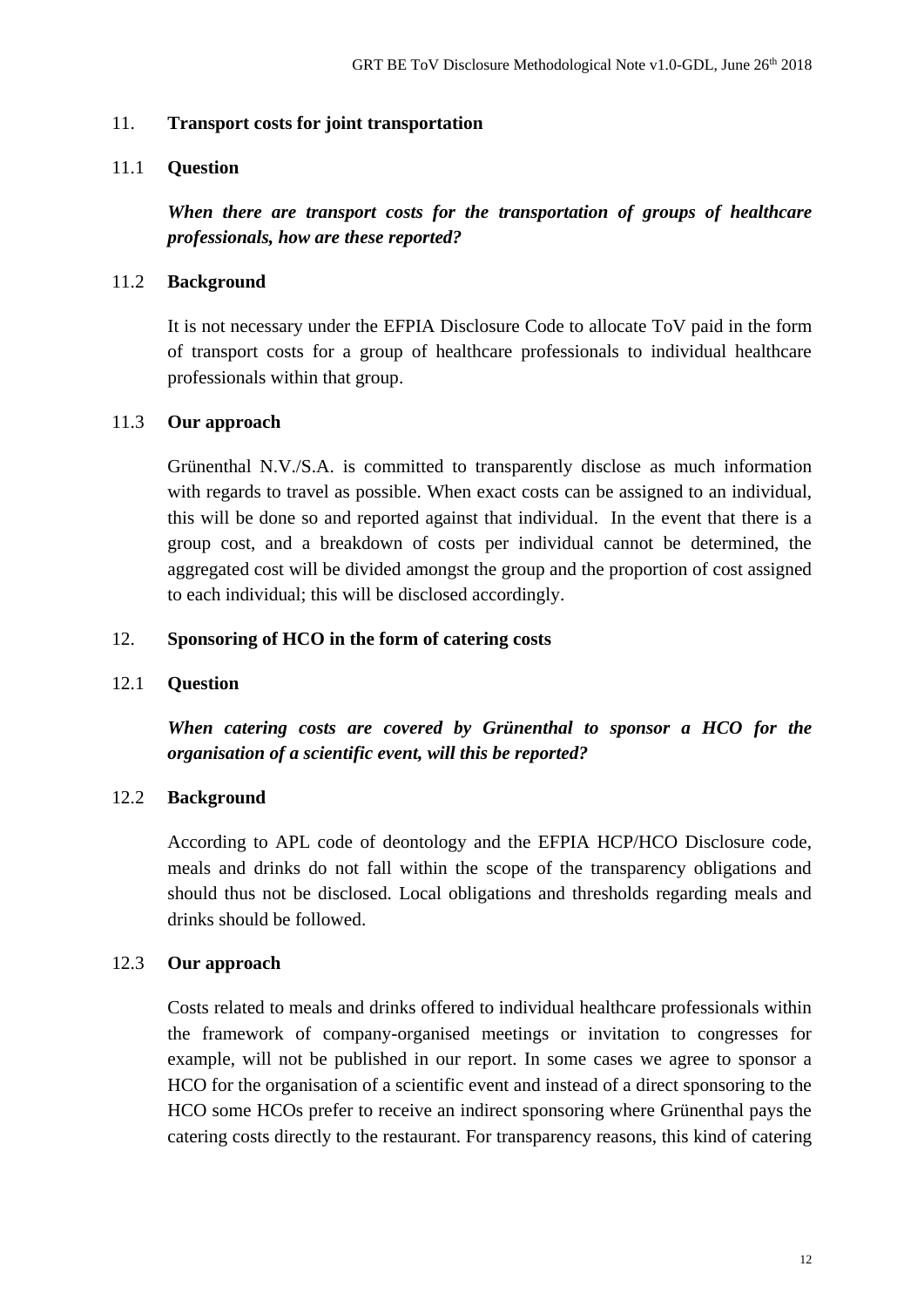cost which are related to the sponsoring of HCOs will be included in our report under "Sponsorship agreements with HCOs".

## <span id="page-12-0"></span>**III. QUESTIONS ON THE DATA FORMS**

## <span id="page-12-1"></span>1. **Donations – publication of ToV granted to hospitals or clinics**

1.1 Question

*When donations are made to hospitals or clinics, how are these reported?*

## 1.2 **Examples**

It is possible in this case that the donation will be made to a hospital or clinic as an entity or to a department or unit within that institution, such as the oncology unit.

## 1.3 **Our approach**

In the event that the donation is clearly intended for a specific department or unit within a hospital, we will publish details of the donation against the specific department. If this specific department has no enterprise number of its own we will publish the details against the name of the hospital and mention the department or unit in the column 'Specification HCO'. In the event that the donation is made to the hospital as an entity, we will publish the details against the name of the hospital.

Grants and donations to patient organisations are disclosed separately on the Grünenthal Group website [www.grunenthal.com.](http://www.grunenthal.com/)

## <span id="page-12-2"></span>2. **Sponsoring - publication of ToV granted to HCOs**

## 2.1 **Question**

*When TOVs are made in relation to sponsoring agreements, how are these reported?*

## 2.2 **Background**

When TOVs are made in relation to sponsoring of events, these are reported within the 'Sponsorship agreements with HCOs' section of the report.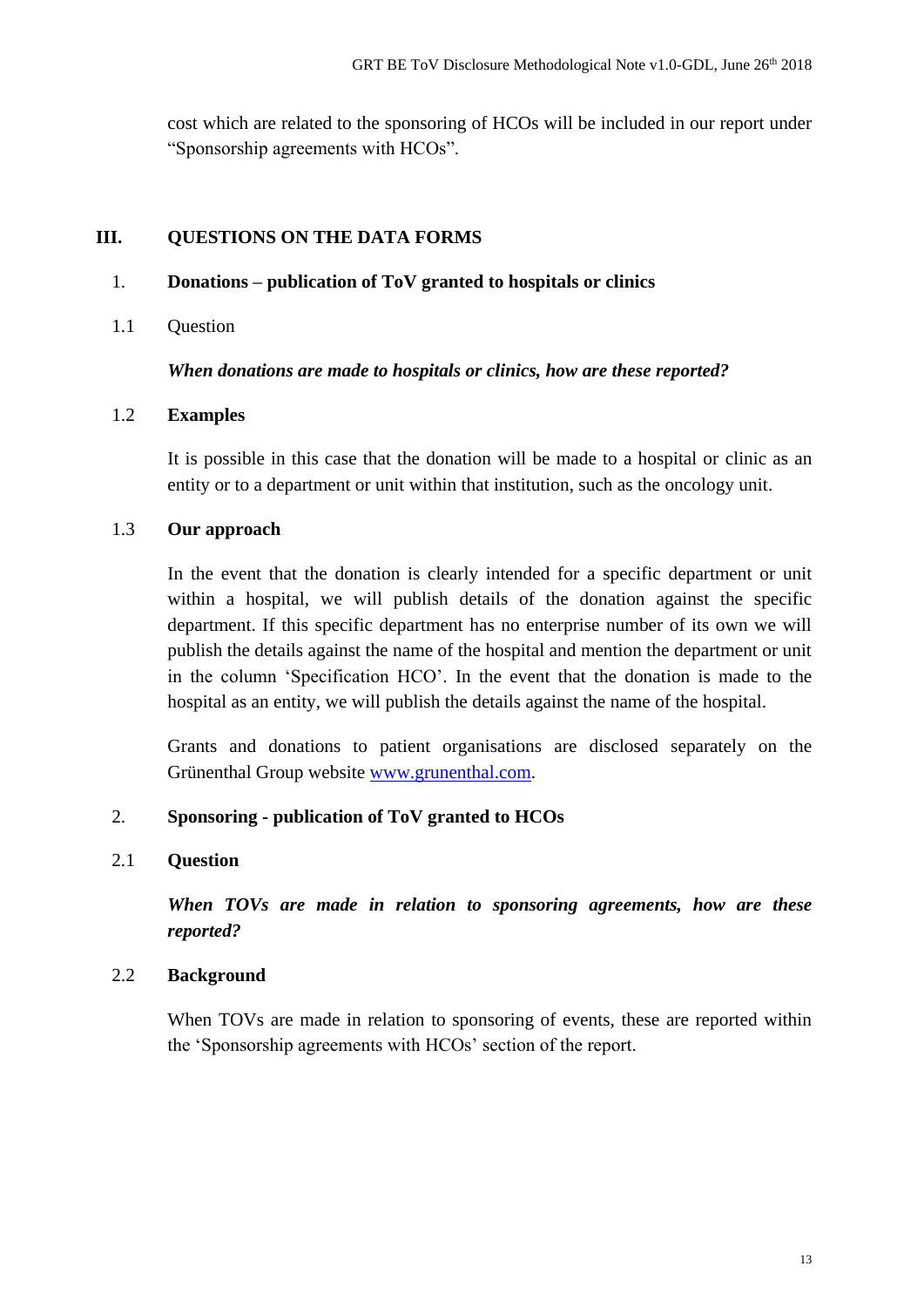## 2.3 **Our approach**

The related ToV is published in the reporting period when the payment was made, even if the related activity (i.e. sponsored event) took place in another year.

## <span id="page-13-0"></span>3. **Continuous professional development events – definition**

## 3.1 **Question**

*What do we understand by continuous professional development events?*

## 3.2 **Our approach**

We classify any conventions, conferences, symposia etc. with a medical or scientific focus or serving to further the training of healthcare professionals as continuous professional development events.

## <span id="page-13-1"></span>4. **Continuous professional development events – registration fees**

## 4.1 **Question**

*How are the fees we have assumed for healthcare professionals or organisations to attend external continuous professional development events reported?*

## 4.2 **Our approach**

We generally publish the payment of registration fees as a ToV to the relevant healthcare professionals in the section devoted to "registration fees". The total amount of such fees assumed during the reporting period is published for each individual healthcare professional.

## <span id="page-13-2"></span>5. **Continuous professional development events – travel and accommodation costs**

## 5.1 **Question**

*Which costs are published when we assume travel and accommodation costs relating to continuous professional development events?*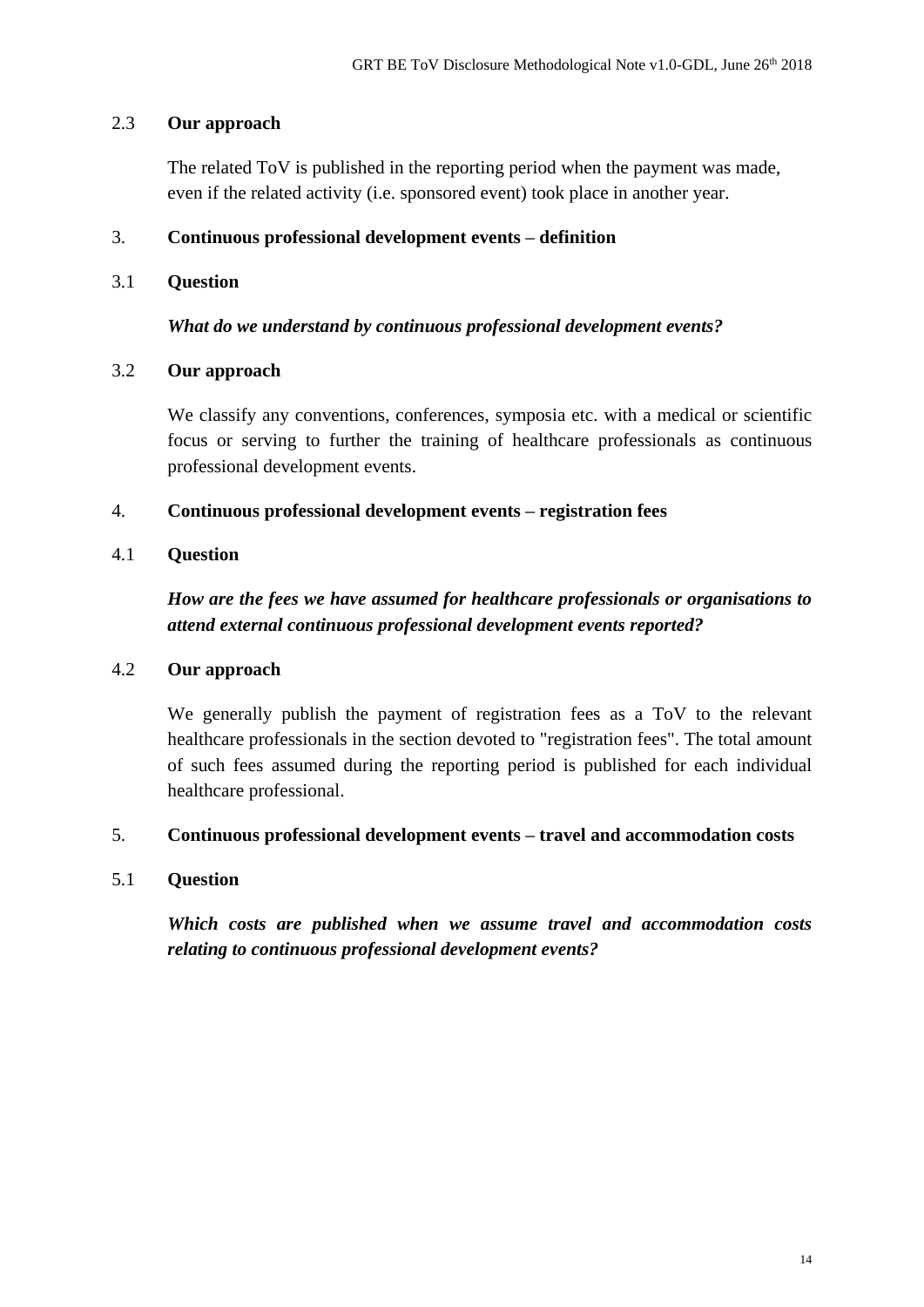## 5.2 **Our approach**

We include all travel and accommodation costs in the report on an individual basis unless they are related to group transfers and it is not possible to assign an individual ToV, in which case the total costs are averaged and assigned to each recipient. Accommodation costs for groups of healthcare professionals will be averaged across all supported attendees per night, and may not represent the exact cost of a specific room.

#### <span id="page-14-0"></span>6. **Continuous professional development events – organisation by an events agency**

## 6.1 **Question**

*In the event that a continuous professional development event is organised by an events agency, what TOVs are published?*

#### 6.2 **Our approach**

If an event (convention, conference, symposium etc.) is organised by an events agency and the ToV is paid to that agency, but the event has a clear relevance to a HCO, we will publish details of such ToV against the name of the organising responsible body (HCO).

#### <span id="page-14-1"></span>7. **Continuous professional development events – costs for internal events**

## 7.1 **Question**

## *How are costs for internal continuous professional development events published?*

## 7.2 **Our approach**

In the event that we charge a registration fee for one of our own internal continuous professional development events and waive it for certain healthcare professionals, we will publish this as a ToV granted to the relevant professional. In the event that we assume the travel and accommodation costs for those persons attending our internal continuous professional development events, details of such will be published specifying the name of the relevant healthcare professional in the category provided for this purpose.

## <span id="page-14-2"></span>8. **Service and consultancy fees – definition**

#### 8.1 **Question**

*Which ToV do we record as service and consultancy fees?*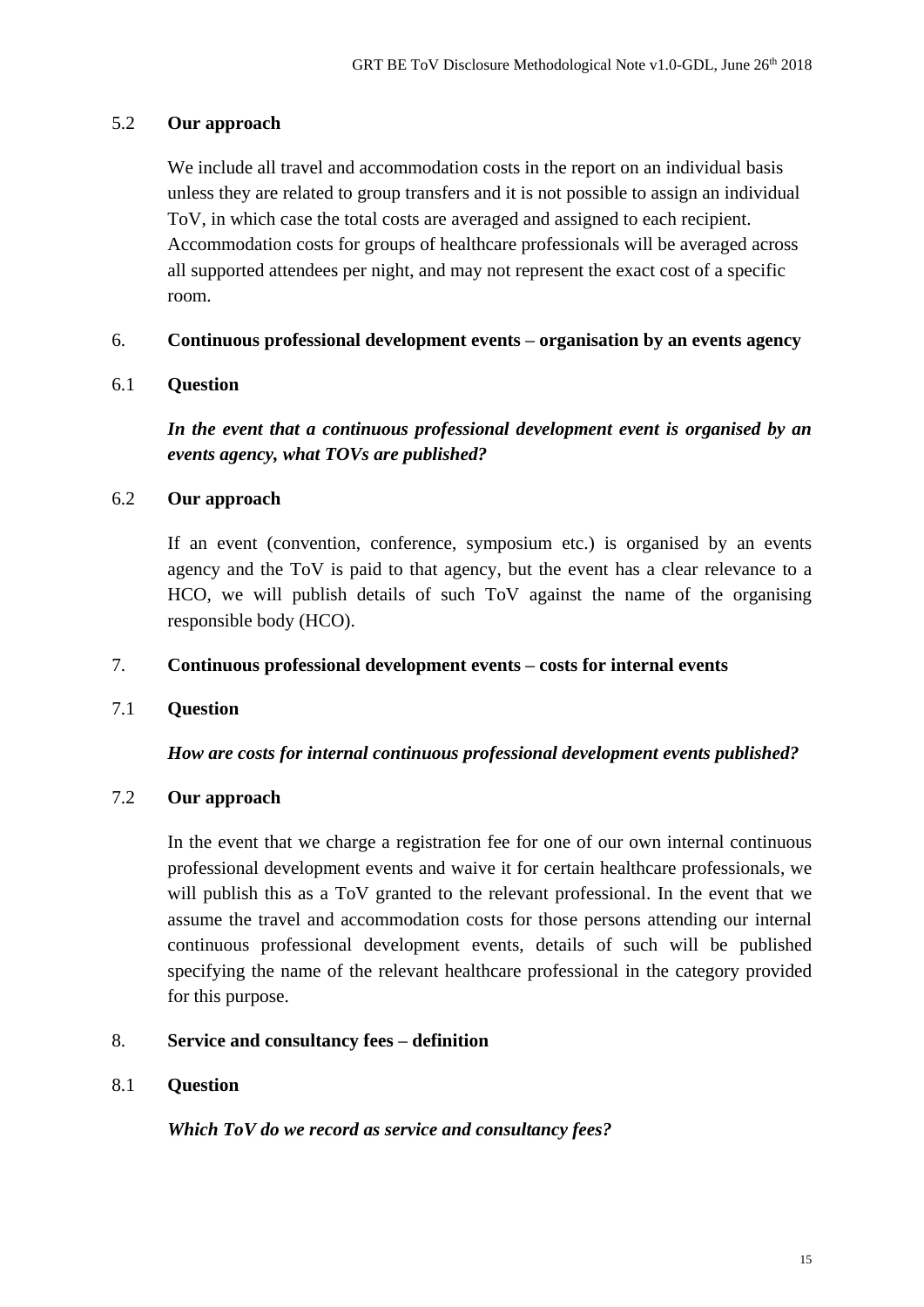## 8.2 **Background**

All fees associated with the provision of a service or other consultancy activities (other than those associated with R&D activities) are disclosed within the 'Fee for service and consultancy' section of the report.

## 8.3 **Our approach**

Under the category service and consultancy fees, we record all fees unless they are related to R&D which are disclosed in an aggregate form.

## <span id="page-15-0"></span>9. **Service and consultancy fees – reimbursement of expenses**

## <span id="page-15-1"></span>9.1 **Question**

*When expenses are reimbursed in connection with service and consultancy fees, how are these reported?*

## 9.2 **Background**

In terms of ToV falling under the category "service and consultancy fees", the data template allows for reporting of any expenses reimbursed in addition to and separately from the fee itself. These expenses may include travel and accommodation costs.

## 9.3 **Our approach**

All expense costs associated with a named individual are disclosed, and the average of aggregated costs is disclosed if more specific data is not available.

## <span id="page-15-2"></span>10. **R&D**

## 10.1 **Question**

*When TOVs are associated with R&D activities, how are these reported?* 

## 10.2 **Our approach**

In the event that the ToV relate to any R&D activities, we will only publish the total ToV without specifying the name of the recipient.

## 10.3 **Question**

*Which ToVs are associated with "R&D" activities?*